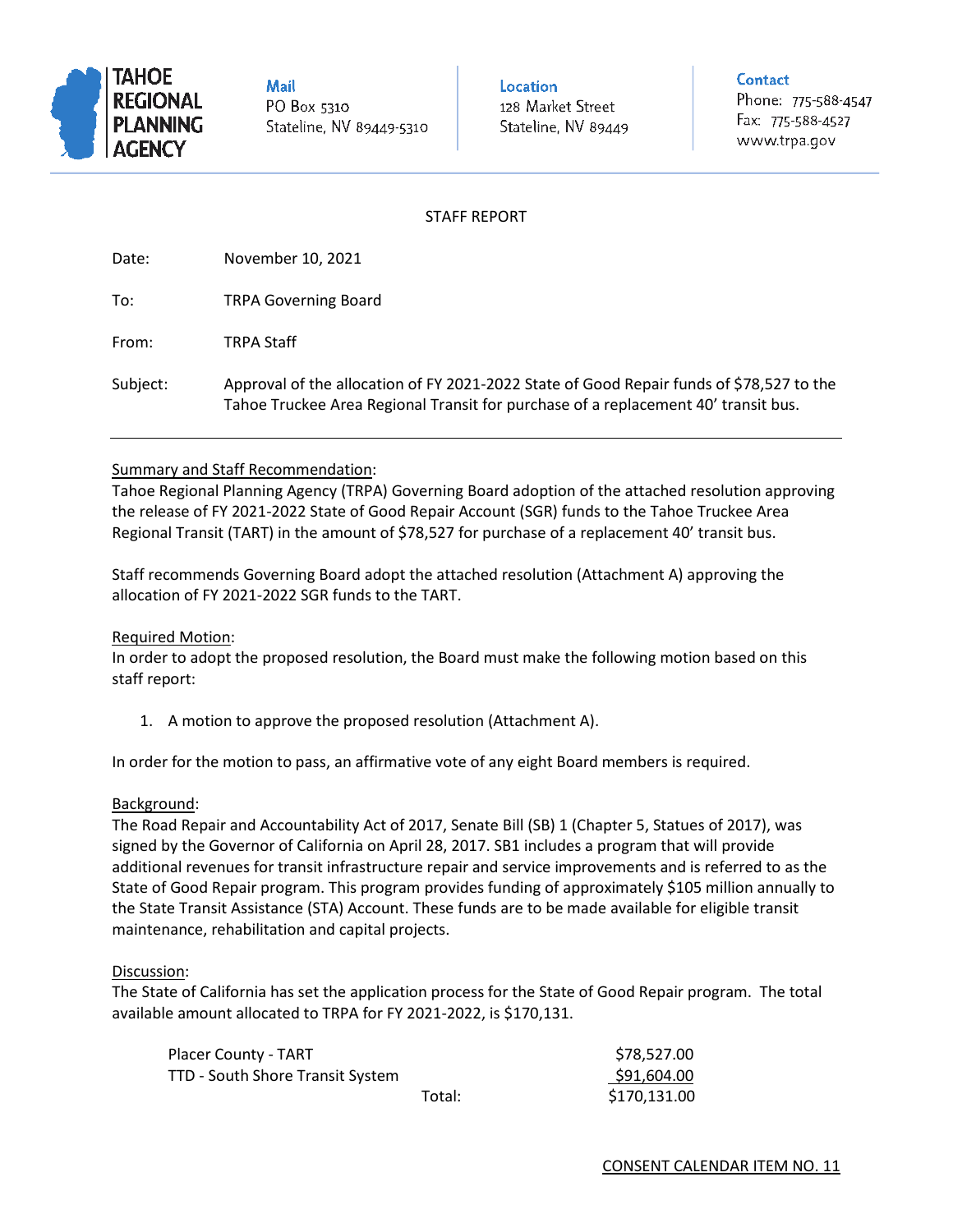TRPA's FY 2021-2022 estimated allocation from Public Utilities Code (PUC) 99313, is \$160,848. Both Tahoe Truckee Area Regional Transit and Tahoe Transportation District, as the local transit operators for the Tahoe Region, are eligible for these funds. Placer County and TART support TRPA's percentage split for the disbursement of the funds, which is consistent with the percentages utilized for the allocation of transportation funding sources in California.

The funds for Public Utilities Code (PUC) 99313 will be allocated as follows:

| Placer County-TART (48.82%):              | \$78,527.00  |
|-------------------------------------------|--------------|
| TTD- South Shore Transit System (51.18%): | \$82,321.00  |
| Total:                                    | \$160,848.00 |

TTD will additionally receive direct allocation from Public Utilities Code (PUC) 99314 in the amount of \$9,283 bringing their total to \$91,604.

Placer County's direct allocation from Public Utilities Code (PUC) 99314 is received through Placer County's allocation outside the Tahoe Region.

Funding for this allocation will be directed by Caltrans Division of Mass Transportation, in quarterly payments, through the State Controller's Office, after approval of TART's project list, which has been submitted to Caltrans, and marked as eligible to the State Controller's Office.

#### Issues/Concerns:

The proposed allocation of funds does not have any known issues or concerns.

### Regional Plan Compliance:

The proposed resolution complies with all requirements of the TRPA Goals and Policies and Regional Transportation Plan.

### Contact Information:

If there are any questions regarding this agenda item, please contact Kira Smith at (775) 589-5236 or ksmith@trpa.gov.

Attachment:

A. Resolution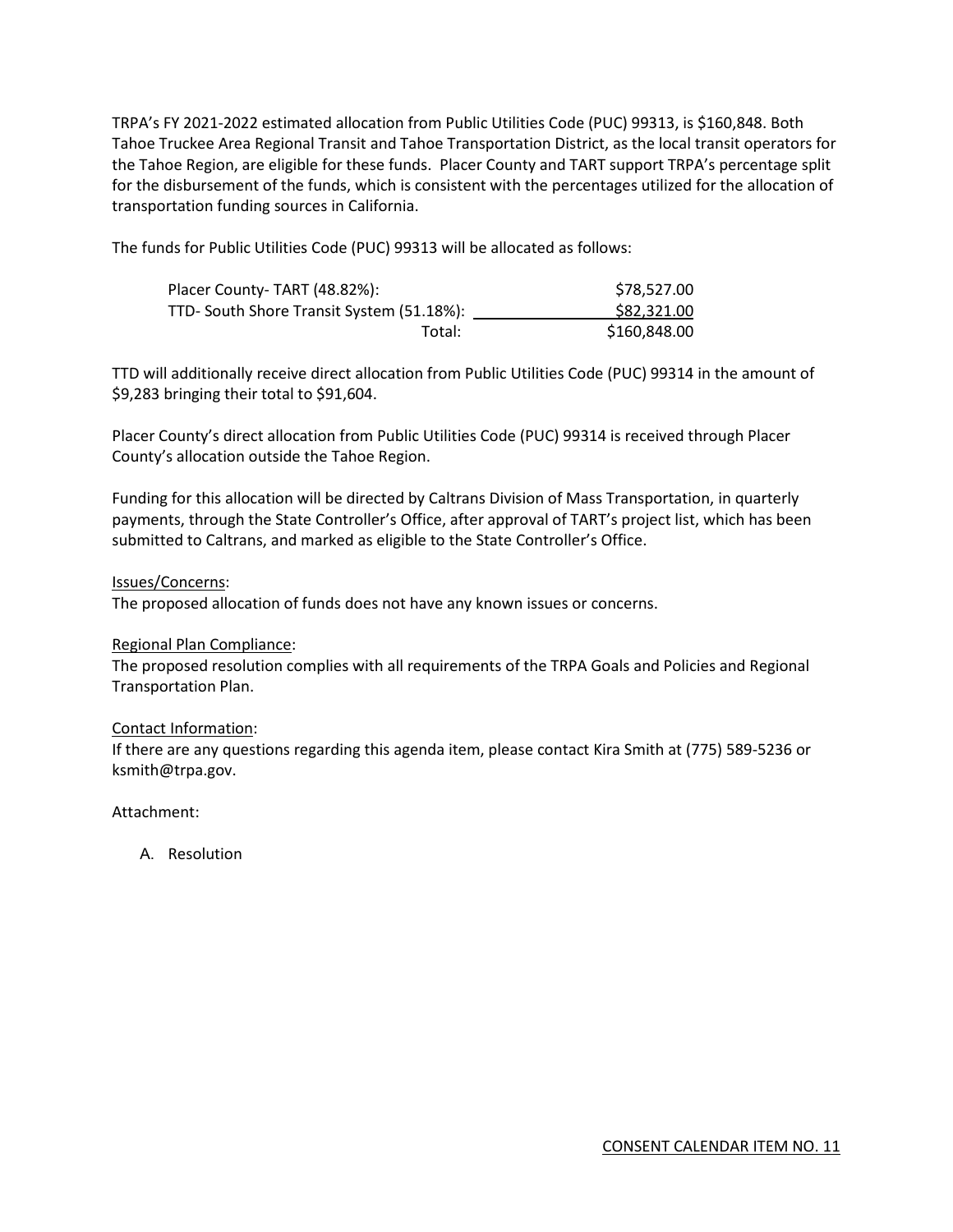Attachment A

Resolution